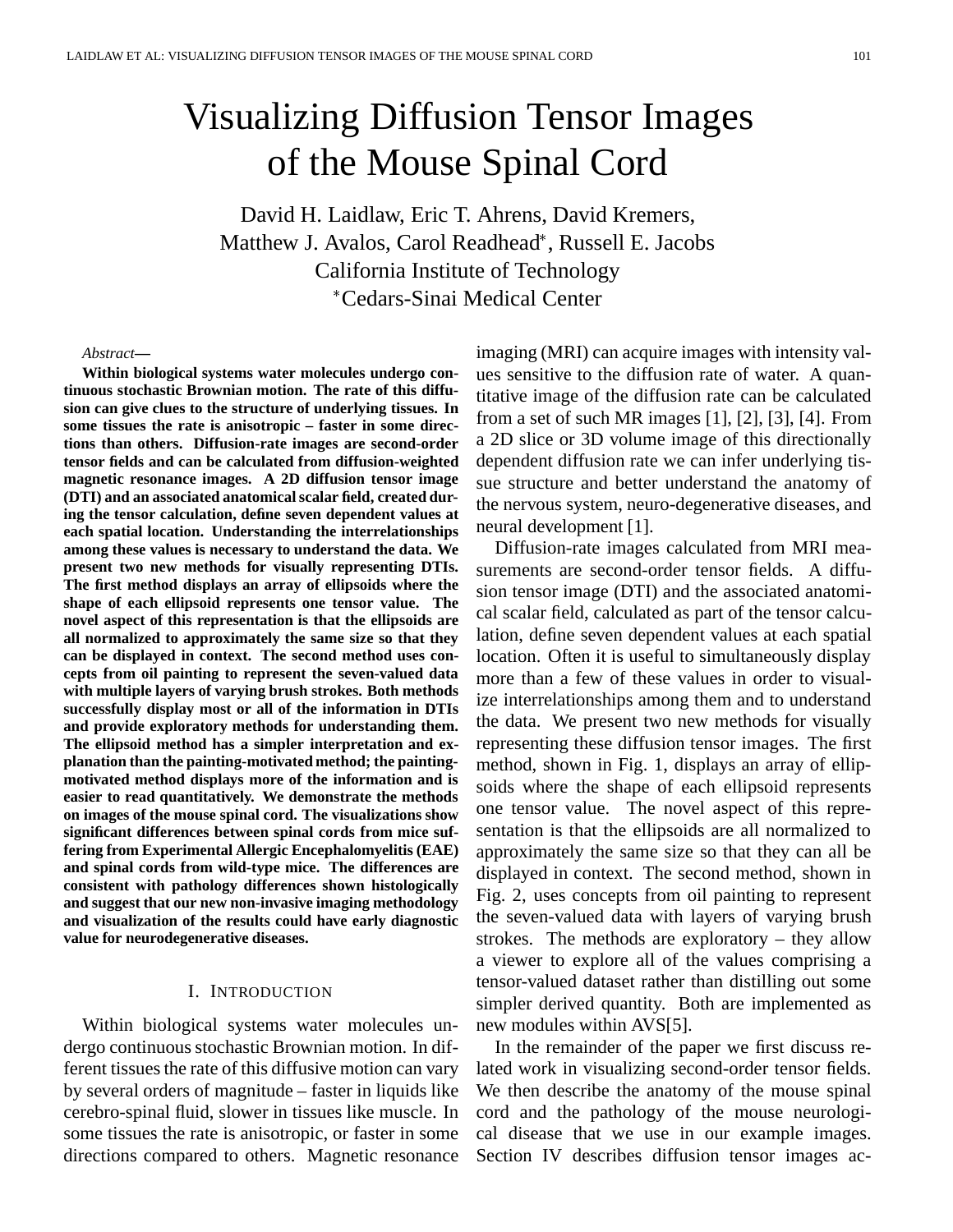

Fig. 1. Normalized diffusion ellipsoid visualization. Each ellipsoid represents the tensor value at one pixel geometrically to capture most of the information in the tensor-valued image.



Fig. 2. Diffusion tensor image (DTI) visualization using concepts from painting. This stroke image is composited from layers as shown in Figs. 9 and 10. Component data values are represented in a blue-purple underpainting; in the direction, shape, color, and transparency of a layer of elliptical strokes over that; and in the frequency of a texture applied to the elliptical strokes. The resulting image displays all seven dependent values that comprise a DTI.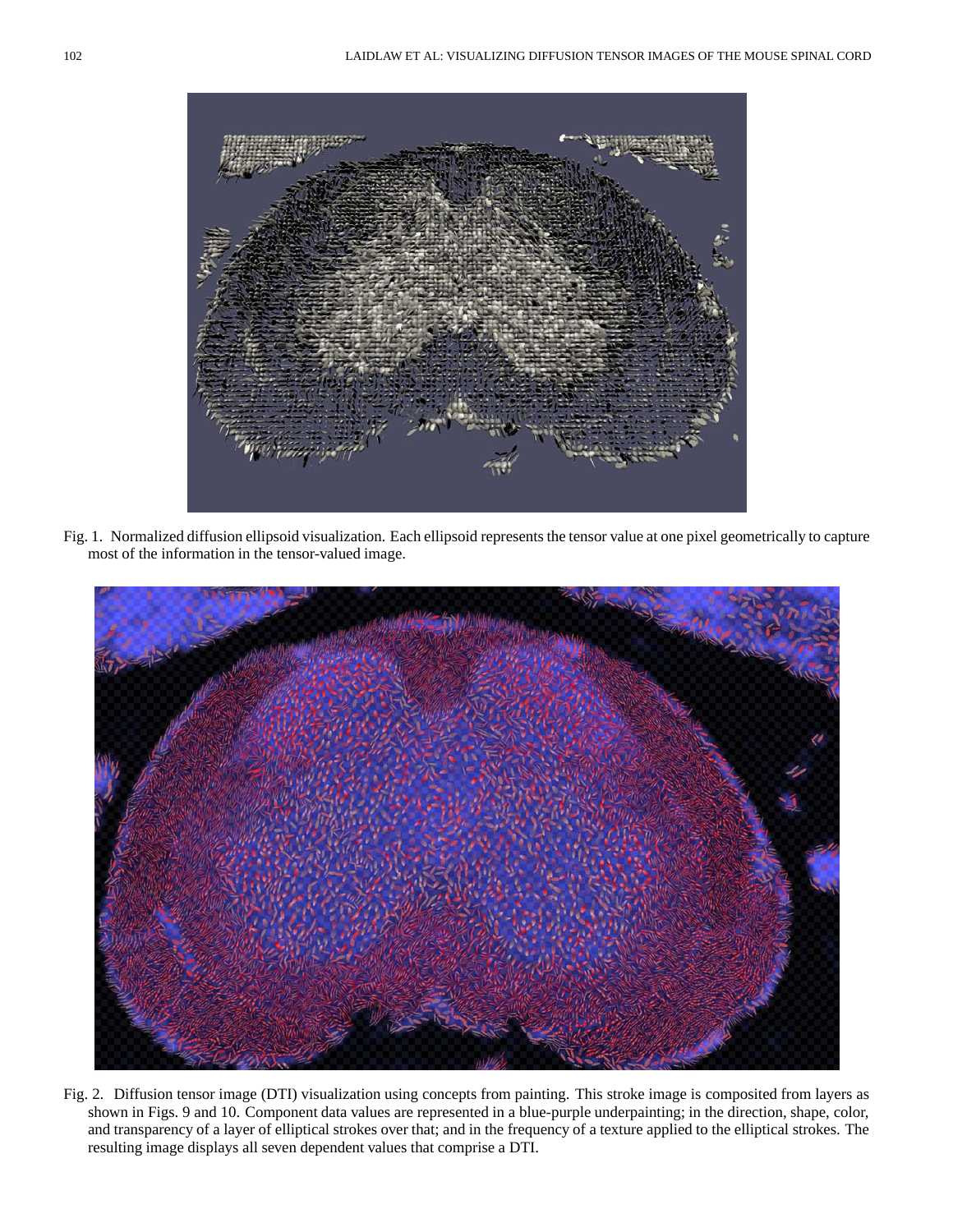quired using MRI. Section V describes the ellipsoidbased method and Section VI describes the paintingmotivated method. We summarize and conclude in Section VII.

## II. RELATED WORK

References [6], [7], [8], [9], [10] review specific methods for tensor-field visualization and develop several tensor-field visualization methods. Portions of references [11], [12] also give informative reviews of methods. However, these methods are all designed for displaying tensor fields with a different physical structure and interpretation than the diffusion tensor. The methods do not take advantage of the fact that a diffusion tensor has orthogonal eigenvectors and nonnegative eigenvalues, and thus devote critical visual bandwidth to tensor attributes not present in diffusion tensors. They also produce visual representations that intuitively represent the physical phenomena that they are representing, but which do not represent diffusion intuitively.

Diffusion tensor imaging data have primarily been displayed by extracting scalar- or vector-valued components of the tensor at each point and visualizing the resulting scalar fields and vector fields [13], [14]. The primary limitation with this approach is that it is difficult to understand the tensor field from individual component images because relationships among the different components are spread across several images. For example, imagine trying to understand a 2D image of 3D vectors by viewing three grayscale images of the  $x, y$ , and  $z$  components of the vector. It would be difficult to understand the 3D direction of the vectors without a representation that combines the three values. Another limitation in viewing the components individually is that noise in the acquired images can bias some of the extracted values when they are viewed out of the context of the other values [14].

Arrays of ellipsoids have also been used to represent diffusion tensor data [13], [14]. They have been limited to small regions of interest  $(16 \times 16)$  pixels) each image provides an iconic representation of 256 tensor values. Fortuitously, the regions displayed have diffusion rates that differ by less than a factor of 10. However, the smaller tensor values are represented by sparsely spaced small ellipsoids, and the connection between the different values is lost. For regions where the diffusion rate is more widely vary-

ing this effect would be compounded and the ellipsoids for low-rate tensor values would be all but invisible.

Reference [15] was the first to experiment with painterly effects in computer graphics. More recently reference [16] extended the approach for animation and further refined the use of layers and brush stroke characteristics for creating effective imagery. Both of these efforts were aimed toward creating art, however, and not toward visualizing scientific data. Along similar lines, references [17], [18], [19] used software to create pen and ink illustrations for artistic purposes.

Layering has been used in scientific visualization to show multiple items. In reference [20], [21], transparent stroked textures show surfaces without completely obscuring what is behind them. These results are related to ours, but our application is 2D, and so our layering is not as spatial as it is in the 3D case. Our layering is more in the spirit of oil painting, where layers are used more broadly, often as an organizing principle for a painting.

Much of the inspiration for our approach comes from studying the painting styles of a number of impressionist painters and from consulting books on basic artistic principles and problem solving in painting. We found Van Gogh's style particularly applicable because he used expressive, discrete strokes that are combined to represent a continuous scene. They can be read differently from different distances and can encode different information from each of those viewpoints.

The goal of our work is to visualize scientific information by building on many of these concepts. From the sources above we discovered many useful concepts and rules-of-thumb for creating effective images. Just as when an artist creates a painting, our goal was to communicate complexity in a direct, expressive, and visually pleasing manner. We used these principles as guidelines for creating our visualization methods.

There is a large body of literature on the perceptual effects of texture, color, icons, and other visual representations of scientific data [22], [23], [24]. In our painting-based work, visual choices were based not on this visualization perception literature, but instead on the artistic guidelines. The effects of many of the components of our visualizations undoubtedly are explained in the visualization perception litera-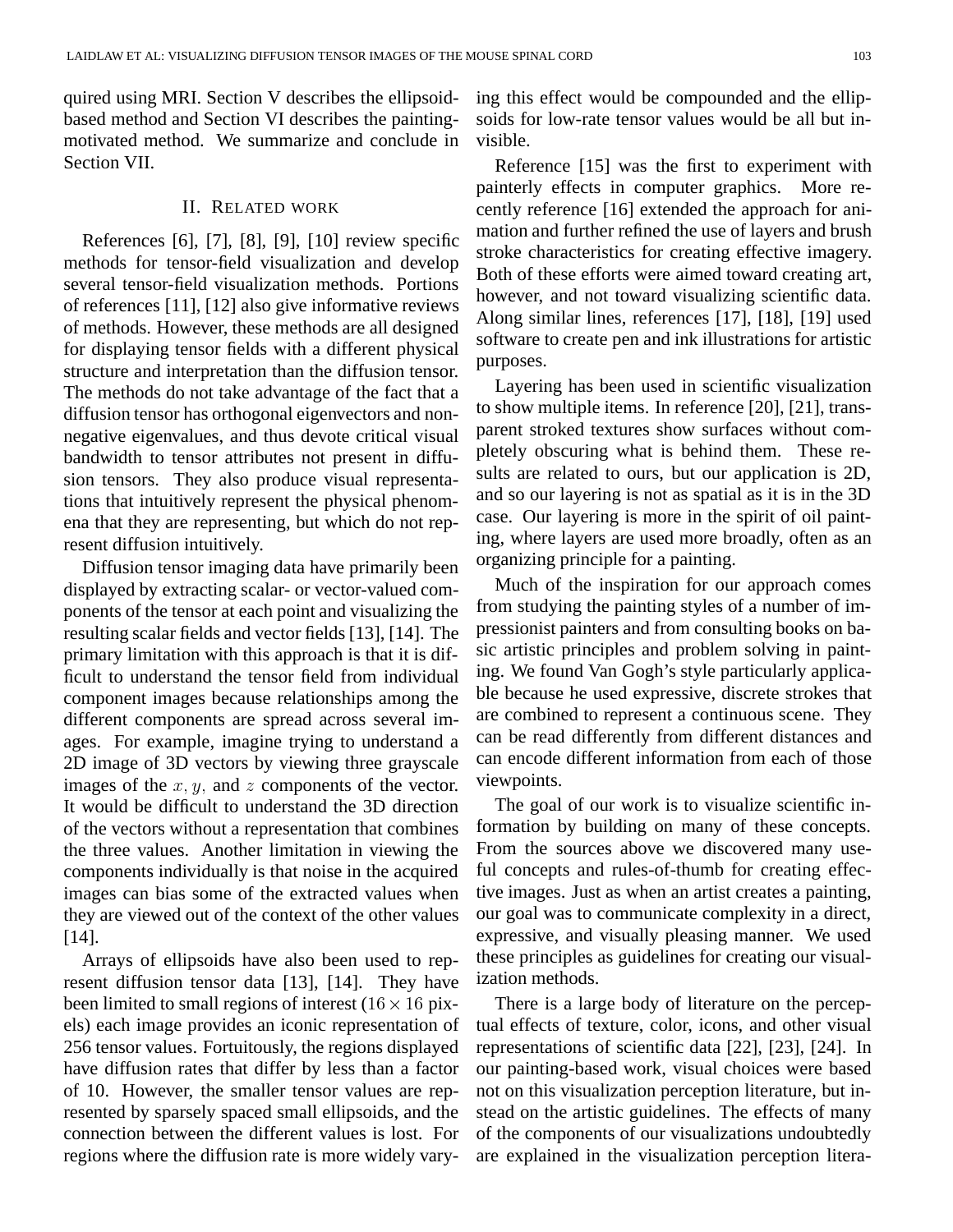

Fig. 3. Anatomy of a healthy wild-type mouse spinal cord section. The three major regions will take on different appearances in the histological sections below and in our visualizations. The top of the image is dorsal and the bottom ventral.



Fig. 4. Histology showing anatomy of a healthy wild-type mouse spinal cord section. The section has been stained with toluidine blue; dark blue regions contain myelin and correlate with regions of white matter.

ture. It would be interesting, but beyond the scope of this work, to better connect the literature to the world of art.

## III. ANATOMY AND PATHOLOGY OF EXAMPLES

Our visualization examples are taken from images of the spinal cords of healthy and diseased mice. The diseased mice suffer from Experimental Allergic Encephalomyelitis (EAE), a disease where the mouse immune system attacks the central nervous system [25]. Many aspects of the pathology of EAE mimic multiple sclerosis in humans. The disease causes a stripping away of the insulating myelin sheath (demyelination) of axons which comprise the white matter of the spinal cord. A large amount of inflammation is also observed. EAE causes behavioral symptoms that progress in well-characterized stages: 1) limp tail, 2) uneven gait, 3) hindlimb paralysis, 4) fore and hindquarter paralysis, and 5) moribundity and death.

Fig. 3 shows the anatomy of a spinal cord section

in a healthy wild-type mouse. Fig. 4 shows a histological section that has been stained with toluidine blue which labels myelin with a dark blue color. The light-blue butterfly-shaped region in the center of the spinal cord consists of gray matter containing mostly neuronal cell bodies. The darker-blue cardiod-shaped region surrounding the gray matter is white matter. The myelinated axons in this region connect the brain and other levels of the spinal cord. The cardiod shape is the boundary of the spinal cord. Outside of the cord is a layer of spinal nerves that connect the central nervous system to other parts of the body.

#### IV. DIFFUSION TENSOR IMAGES

The diffusion tensor images used in our visualizations were obtained using novel MRI and numerical methods described in [4]. The data are in the form of a 2D slice image with a second-order tensor value at each pixel. Each second-order tensor value can be represented by a  $3 \times 3$  symmetric matrix with nonnegative eigenvalues. It can also be represented geometrically by an ellipsoid. The matrix and ellipsoid representations are equivalent [26]. The principal axes of an ellipsoid are the eigenvectors  $(n_1, n_2, n_3)$ of the matrix and the radii of an ellipsoid are the eigenvalues ( $\lambda_1, \lambda_2, \lambda_3$ ) of the matrix. The shape and size of the ellipsoid encodes key aspects of the diffusion tensor values we wish to visualize. It can be interpreted as the shape that a small dot of ink would take on after some fixed diffusion time. Larger ellipsoids represent faster diffusion, spheres represent isotropic diffusion, and eccentric (prolate or oblate) ellipsoids represent anisotropic diffusion.

In the spinal cord, gray matter has nearly isotropic diffusion whereas white matter has very anisotropic diffusion as observed in MRI measurements [1]. In white matter water diffuses more readily along the axon than across it. The pathology of EAE leads to changes in the diffusion characteristics of the spinal cord, especially in certain regions of white matter. We intuitively show these pathologic changes with the help of our visualization methods.

Each sub-image in Fig. 5 shows one element of the matrix representation of a diffusion tensor image. The matrix elements are difficult to interpret intuitively as a tensor-valued image. One reason for this difficulty is that they are not rotationally invariant; they change if the sample is oriented differently. These images are analogous images of the scalar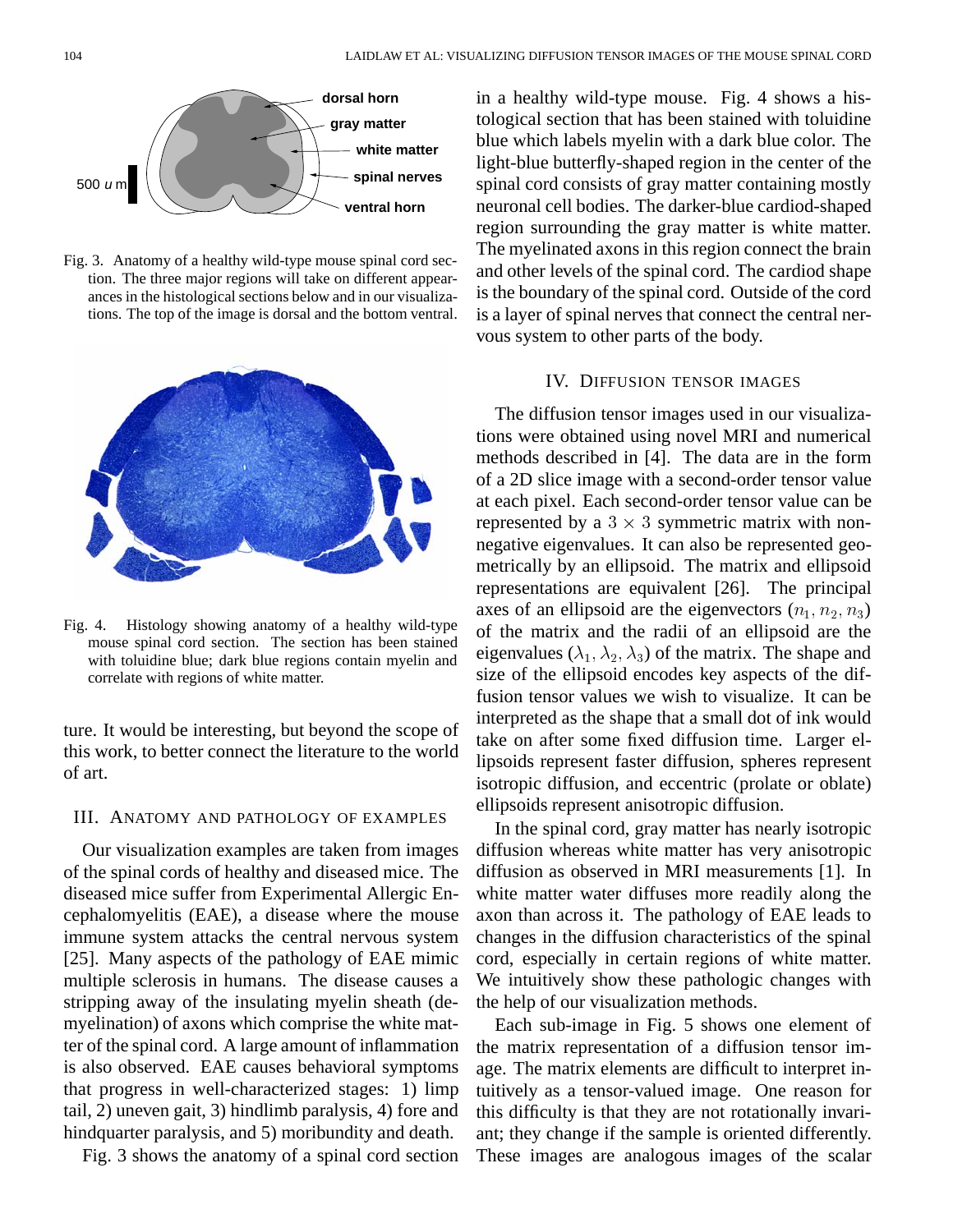

Fig. 5. Matrix representation of a diffusion tensor image. All of the scalar elements are shown. The upper left image represents the upper left matrix element for each pixel. Understanding the tensor field from this collection of scalar-valued images is not intuitive.



Fig. 6. Images of the scalar eigenvalues of a diffusion tensor image. These values extract important geometric information about the diffusion tensor but do not include the directional context.

components of a vector. Fig. 6 shows images of the eigenvalues of the same diffusion tensor image. The scalar value in these images are rotationally invariant but display no directional information. These images are analogous to an image of the magnitude of a vector. The directional information that is missing is a significant part of the tensor value that we wish to display.

In addition to the tensor-valued diffusion-rate image, the numerical calculation of the tensor image from MR images also produces a scalar-valued anatomical image as shown in Fig. 7. We name it  $I_0$ . It shows contrast between anatomical regions using a non-diffusion mechanism, and thus captures additional information.



Fig. 7. An additional scalar-valued image produced as part of the data-modeling process that calculates the diffusion tensor image. This image is similar to a conventional magnetic resonance image and contains additional anatomical information beyond what is contained in the diffusion tensor image.

## V. NORMALIZED ELLIPSOID REPRESENTATION

Our first new visualization method for diffusion tensor images captures most of the tensor information into a single image. It takes advantage of the fact that a tensor value with positive eigenvalues can be represented with an ellipsoid. Our first attempts made a direct mapping from tensor values to ellipsoids, but, because the diffusion rates vary by factors of almost a thousand, so did the sizes of the ellipsoids. The ellipsoids could not all be seen in their appropriate locations with such a large variation in size

We avoid this extreme variance in tensor values by normalizing each tensor value so that its maximum eigenvalue is  $1.0$ . The resulting images, shown in Figs. 1 and 8, contain ellipsoids with their largest radii all equal. The planar grid of ellipsoids is lit from top center with a single directional light source and viewed with perspective projection at a small tilt.

Each ellipsoid has a clear spatial location, and their shapes can be interpreted. Isotropic tensor values, e.g., in the gray-matter regions of Fig. 1, are represented as spheres that completely obscure the background color. Anisotropic tensor values, e.g., in white-matter regions, are skinny and smaller because their largest radius is the same as the largest radius of the spheres but the other radii are much smaller. In these regions the background color shows through more.

Fig. 8 shows an image of a spinal cord from a diseased mouse. The pathology of the disease is apparent in the ventral white matter. The presence of EAE lesions appears to have reduced the diffusion anisotropy throughout much of the white matter and caused the ellipsoids to become much more spherical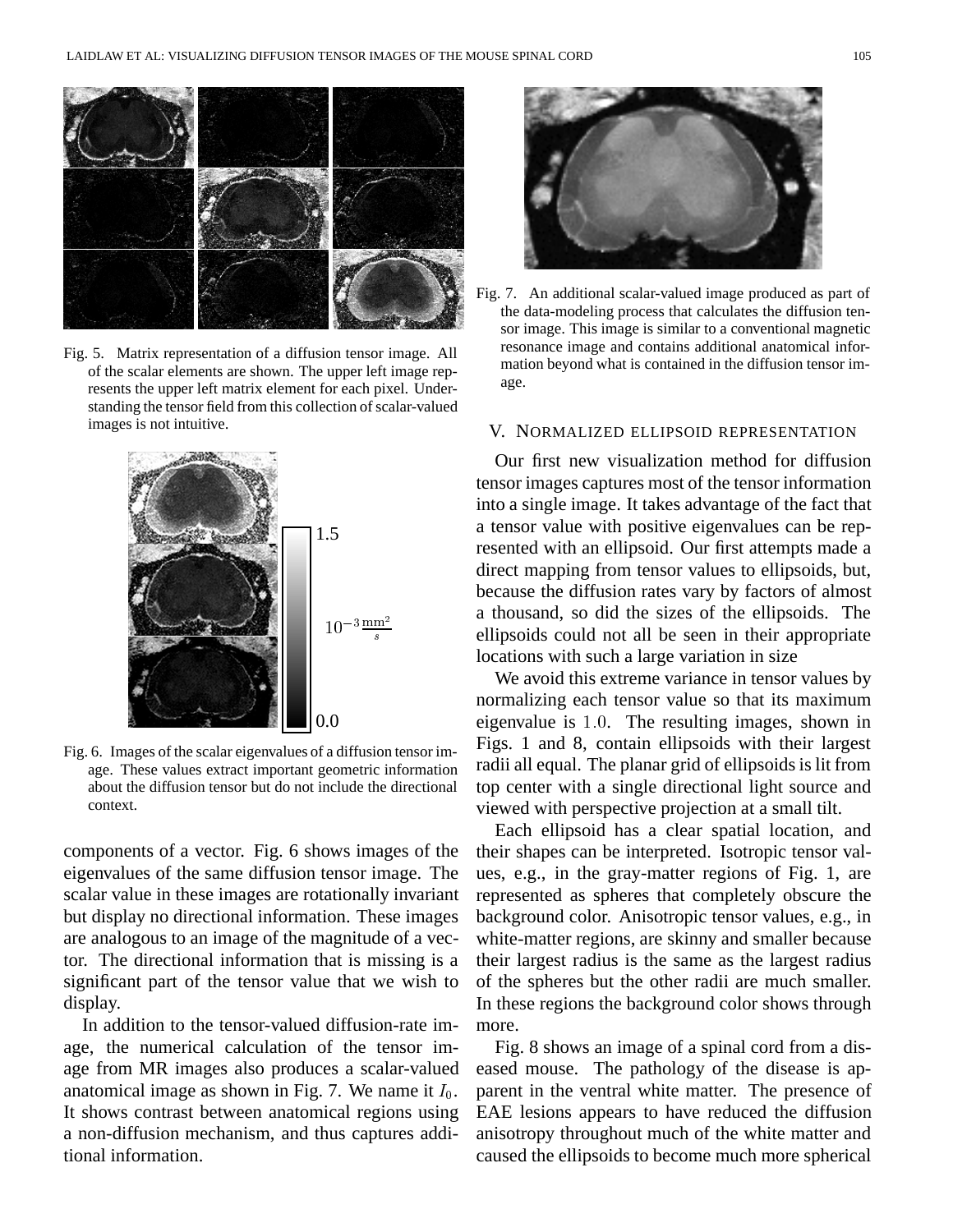

Fig. 8. Ellipsoid representation of diseased spinal cord. Note right-left asymmetries in this image. These and other differences between this image and Fig. 1 of a healthy cord show changes due to the disease. Significant changes are particularly noticeable in the ellipsoid shapes in the myelinated regions in the lower right part of the image.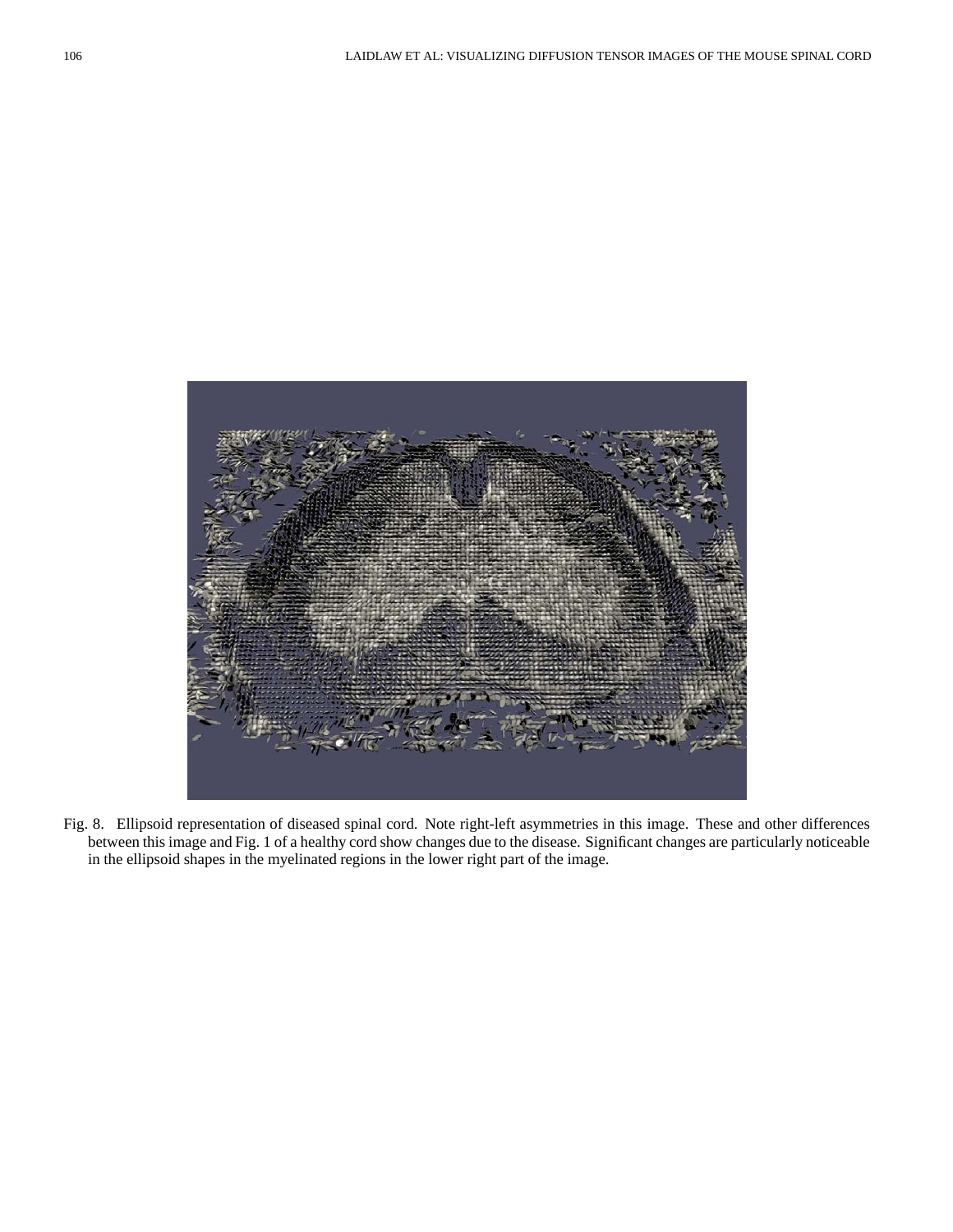than in comparable regions of the healthy cord shown in Fig. 1.

This visualization method shows different information at different distances. From farther away, neighboring ellipsoids visually blend together to create a texture that gives an almost-continuous qualitative impression of the underlying anatomical regions. Close up, the ellipsoids are distinct enough to see individually, and show the relative anisotropy and directional information more quantitatively.

These ellipsoid images encode most of the information from the tensor-valued diffusion rate images. They capture the spatial correlation between the tensor values and the underlying space, the orientation of the tensors, and the relative diffusion rates in each direction. They are missing the absolute diffusion rate, which was normalized out of the tensor values so that the ellipsoids would be a consistent size, and they are missing the scalar  $I_0$  value.

#### VI. PAINTING-MOTIVATED REPRESENTATIONS

Our second method applies concepts from oil painting to display diffusion tensor images. We used multiple layers of brush strokes to represent the tensor image and the associated anatomical scalar image,  $I_0$ . The brush strokes reflect the geometric nature of values derived from the tensors and of the relationships among the values. Also, the use of an underpainting and saturated complementary colors evokes a sense of depth. Together, these painting concepts helped us create a visual representation for the data that encodes all of the data in a manner that allows us to explore the data for a more holistic understanding.

Fig. 2 shows a completed stroke image. We built the visualization in four layers which are illustrated in Figs 9 and 10. Table I summarizes the mapping of data values to image contents. The layers are discussed individually in the following paragraphs.

**Underpainting** First, we wanted a layer to show the overall form or structure of the anatomy. This is analogous to the function of an underpainting in oil painting. The  $I_0$  image provides this information and has the best signal-to-noise ratio (SNR) of any of our scalar variables. It is encoded in the lightness of the purple layer shown in the left image of Fig. 9.

 **Checkerboard layer** Second, we wanted to incorporate the underlying voxel size into the image. Without it, the image can give a false sense of resolution. The voxel-size representation needed to be sub-

#### TABLE I

MAPPING OF DATA PARAMETERS TO VISUALIZATION PARAMETERS FOR DIFFUSION TENSOR EXAMPLE.

# **diffusion data visualization**

#### 1 anatomical  $I_0$  image underpainting lightness 2 voxel size checkerboard spacing 3 ratio of largest to smallest eigenvalue  $(\frac{\lambda_1}{\lambda_3})$  4 principal direction stroke length/width ratio and transparency  $(n_{1_x}, n_{1_y})$ stroke direction 5 principal direction  $(n_{1_z})$ stroke red saturation 6 magnitude of diffustroke texture frequency

sion rate

tle and not overwhelm the other information, so we encoded it as a semi-transparent checkerboard pattern layered over the underpainting. The middle image in Fig. 9 shows the checkerboard layered over the underpainting.

**Stroke layer** Third, we wanted to capture geometric information about the diffusion tensor values. Axon tracts in white matter are quite anisotropic while gray matter is close to isotropic, so the degree of anisotropy needed to be prominently displayed. We chose ellipse-shaped strokes with a length-towidth ratio equal to  $\frac{\lambda_1}{\lambda_3}$ . Nearly circular ellipses rep resent isotropic regions, while skinny ones represent anisotropic regions. We compared  $\lambda_2$  and  $\lambda_3$  and they are always nearly equal within the cord, so we did not need to incorporate  $\lambda_2$  directly. The ellipse is a natural icon to represent this ratio, since the shape echoes the structure of the underlying physical phenomenon.

We also wanted to represent the principal direction,  $n_1$ , in this stroke layer. This is the direction of fastest diffusion and shows the direction of fiber tracts. The direction of the projection of  $n_1$  into the image plane is encoded in the direction of the strokes. The outof-plane component of  $n_1$  is indicated by the saturation of the strokes; the saturated red strokes appear to point more out-of-plane because red on blue elicits a sense of depth. Note that for the more isotropic regions the direction becomes less meaningful, since the eigenvalues are all equal. Strokes in isotropic regions are made more transparent to deemphasize the regions because the data there contain less information and the changes in  $n_1$  have less meaning.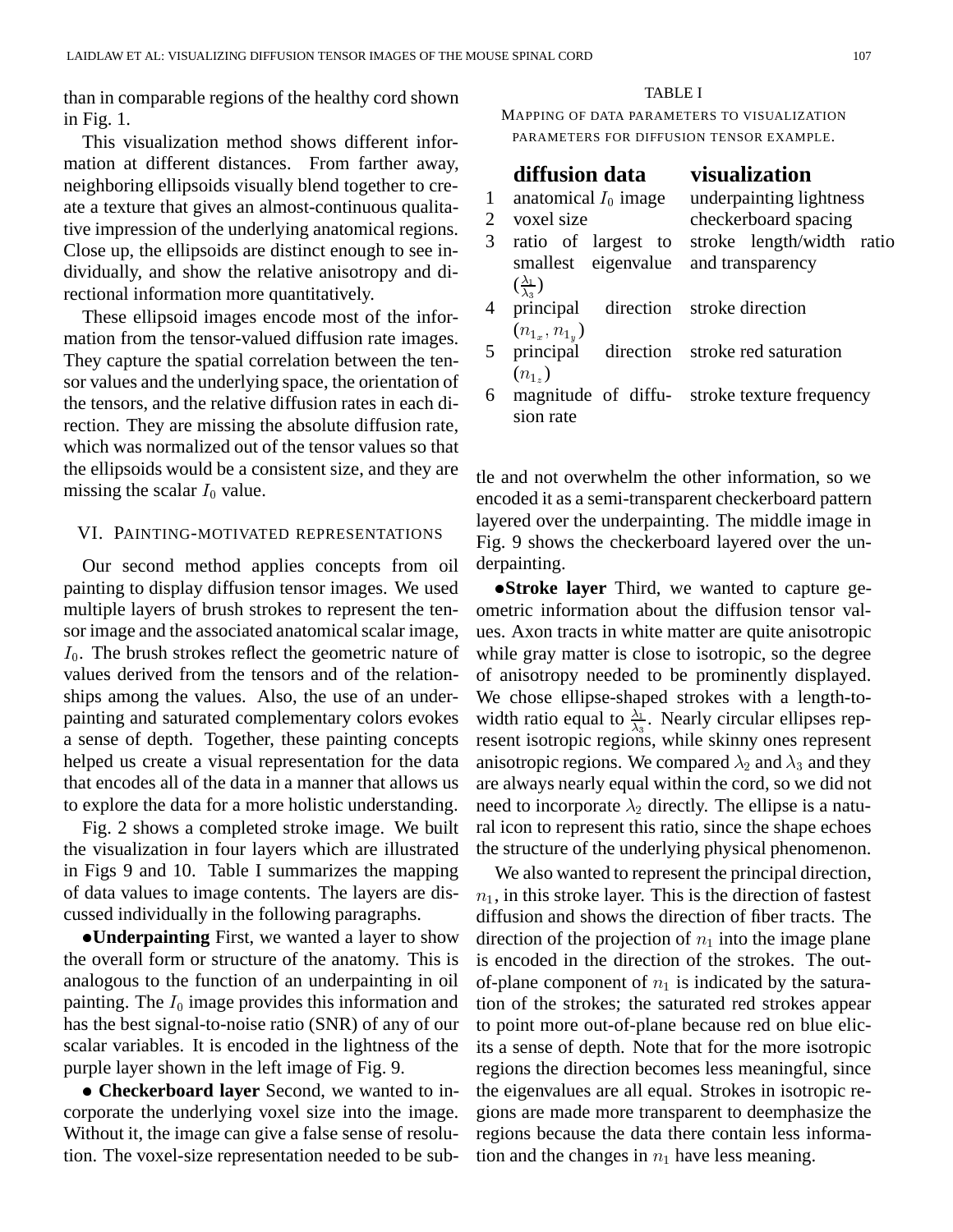

Fig. 9. Underlayers of the visualization in Fig. 10. The images show an underpainting layer, a checkerboard layer composited on the underpainting, and a stroke layer composited over that. Fig. 10 shows a fourth and final layer composited over these that captures the diffusion rate in a texture along each stroke.



Fig. 10. Diffusion tensor image (DTI) visualization using concepts from painting of a spinal cord from a mouse with EAE. This stroke image is composited from layers shown in Fig. 9. It displays all seven dependent values that comprise a diffusion tensor image.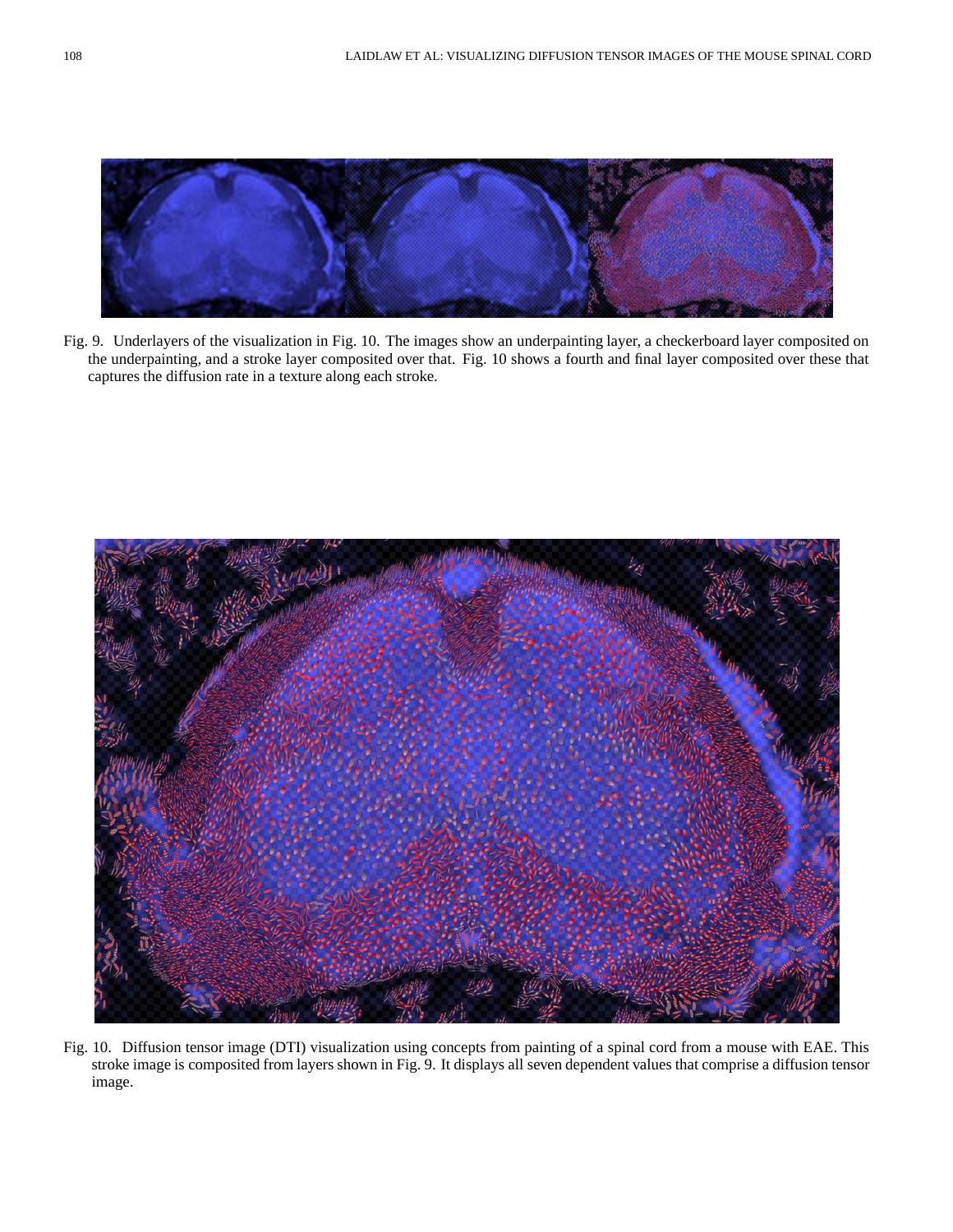Stroke placement is random, with strokes arranged so that they do not overlap in the direction of their widths but do slightly in the direction of their lengths. Thus adjacent strokes create the impression of flow along their direction, similar to Van Gogh's style in some cases. The flow gives a sense of the directional fibers within the axon tracts. Strokes are not placed where the SNR is insufficient to calculate an accurate tensor. The right image of Fig. 9 shows this stroke layer composited over the two underlying layers.

 **Stroke texture layer** Finally, because the absolute magnitude of the diffusion rate is not correlated with the anisotropy ratio,  $\frac{\lambda_1}{\lambda_3}$ , we wanted to encode it in the fourth layer. It is less important than the other values, however, so we encoded it in a form that is interpreted less quickly. We represented the rate with the frequency of the texture on the strokes. Faster diffusion is represented with more stripes along a stroke, and slower diffusion with fewer. The higherfrequency textures create smaller features that are often used artistically to represent higher speeds. This intuitively represents the corresponding higher rate of diffusion.

The complete visualization is shown for a healthy cord in in Fig. 2 and for a diseased cord in Fig. 10. In the healthy cord the anatomical regions are clearly distinguished. The anisotropy of the white matter and spinal nerves creates regions of narrow, opaque ellipse shapes. The regions of gray matter are shown with rounder, semi-transparent shapes. Unlike the ellipsoid representation, the stoke images distinguish the diffusion rate difference between white matter and spinal nerves. In the spinal nerves, the diffusion rate is faster, and shows in the higher-frequency texture on the strokes. This difference is consistent with the larger axon diameter of the spinal nerves as shown in histological sections. The differences in the anatomical scalar image also show through between the stroke shapes, particularly when the images are viewed from a distance, incorporating its nondiffusion information to distinguish different regions.

The pathology of the disease is apparent in the ventral white matter. The strokes near EAE lesions are much rounder and more transparent than in other white-matter regions, indicating less anisotropy. The stroke images show different information at difference distances. From farther away, the underpainting, strokes, and texture all combine to give a qualitative impression of different anatomical regions. From a closer perspective, the texture becomes more apparent, and more subtle anatomical difference appear. At very close perspectives, more quantitative measures of the tensor can be seen – the anisotropy ratio (ellipse aspect ratio), or the absolute diffusion rate (texture frequency). The quantitative information is easier to read quantitatively from the stroke images than from the ellipsoid images because the stroke images are strictly 2D. There is no distortion from the perspective rendering, the projection from 3D to 2D, or the lighting calculation – all of the geometric information lies directly in the plane of the stroke image. Only the portions of the tensor mapped to less quantitative color and transparency are less easy to quantify.

A stroke image represents all of the information in a diffusion tensor image and in the associated scalarvalued anatomical image. It captures the spatial correlation between the tensor values and the underlying space, the orientation of the tensors, the relative diffusion rates in different direction, and the absolute diffusion rate.

### VII. SUMMARY AND CONCLUSIONS

We have presented two new methods for visualizing 2D images of second-order tensor fields representing diffusion rates. Our methods create visually rich images that can represent many values at each spatial location in an image. With this richness we have captured most or all of the information present in the data. Through applying the visualization methods we hope to better understand biological systems imaged with diffusion tensor imaging.

The first method represents the tensor values with ellipsoids. It modifies the direct tensor-to-ellipsoid mapping by normalizing the ellipsoid sizes. As a result, the ellipsoids are all approximately the same size and show the tensor structure effectively everywhere within the image.

With our second method we applied concepts borrowed from artists. Varied brush strokes and layering helped to simultaneously display many components of the data. Underpaintings showed form. We used brush strokes both individually, to encode specific values, and collectively, to show spatial connections and to generate texture and a sense of speed corresponding to the speed of diffusion. We used layering and contrast to create depth. Stroke size, texture, and contrast helped to define a focus within each im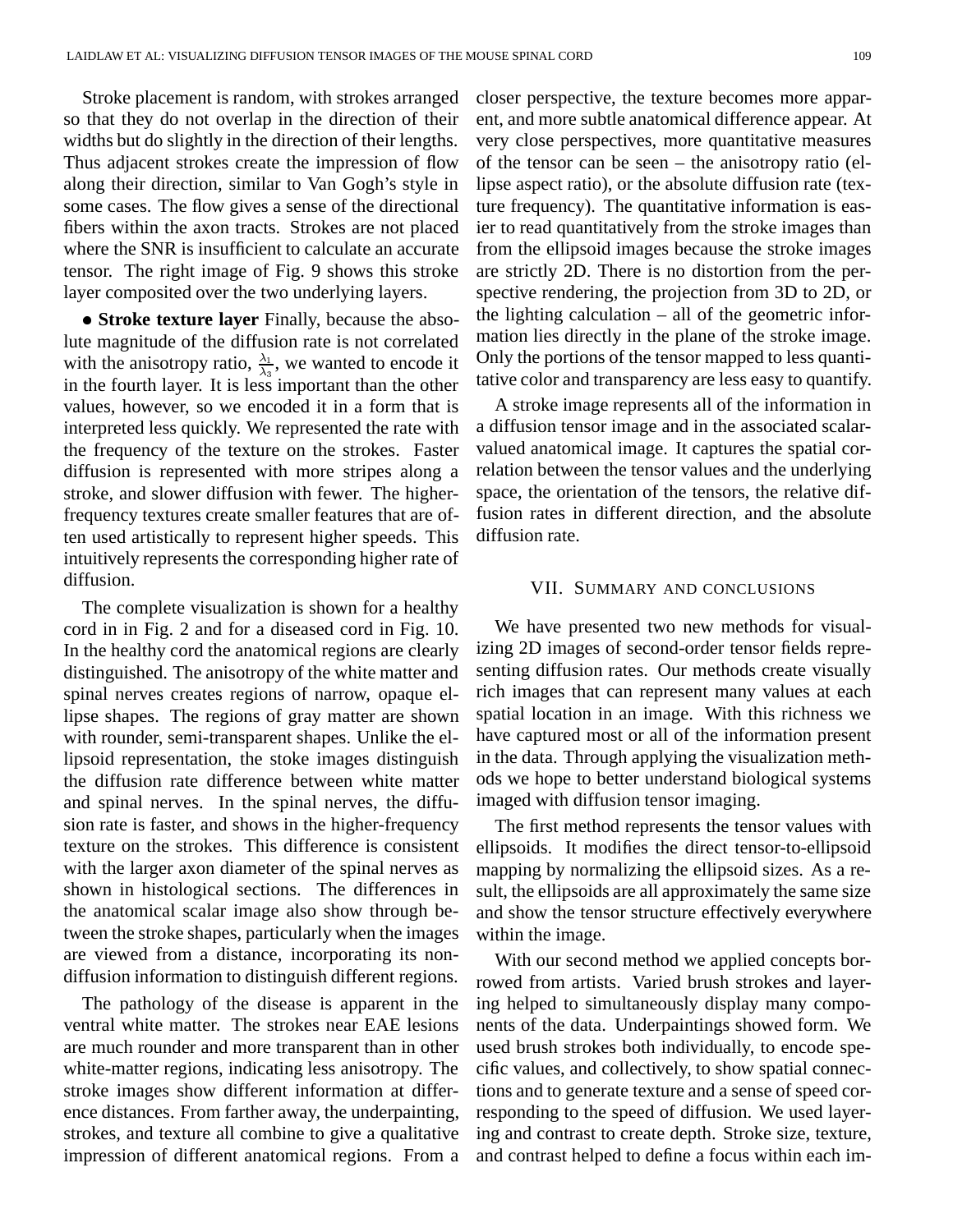age and also suggested the viewing order for different parts of an image.

The images created with both methods are effective because they display many data values simultaneously. We know of no other methods that simultaneously display as many components of secondorder tensor-valued data. Our methods also qualitatively represent the underlying phenomena intuitively and geometrically. From different perspectives, they show the data at different levels of abstraction – more qualitatively from a distance, more quantitatively up close. Finally, the images emphasize different data values to different degrees leading a viewer through the temporal process of understanding the relationship among them.

We have only begun to explore the space of visualization methods that borrow conceptually from painting. We believe that artistic methods, including those we have applied, will continue to lead to many new, effective, and powerful visualization algorithms for multi-valued scientific data from many disciplines.

#### **REFERENCES**

- [1] P. J. Basser, J. Mattiello, and D. Lebihan, "Estimation of the effective self-diffusion tensor from the NMR spin-echo," *J. Magnetic Resonance B*, vol. 103, no. 3, pp. 247–254, march 1994.
- [2] E.T. Ahrens, D.H. Laidlaw, C. Readhead, R.E. Jacobs, P.T. Narasimhan, and S.E. Fraser, "Quantitative diffusion tensor imaging of the transgenic experimental allergic encephalomyelitis mouse spinal cord," in *Proc. ISMRM, 5th Scientific Meeting*, Vancouver, 1997, number 506.
- [3] E.T Ahrens, C. Readhead, D. H. Laidlaw, C. Brosnan, R. E. Jacobs, and S. E. Fraser, "Magnetic resonance microscopy of transgenic mice expressing a myelin basic protein-specific t cell receptor," *Journal of Neurochemistry*, vol. 69, pp. S124, 1997.
- [4] Eric T. Ahrens, David H. Laidlaw, Carol Readhead, Celia F. Brosnan, Scott E. Fraser, and Russell E. Jacobs, "MR microscopy of transgenic mice that spontaneously acquire experimental allergic encephalomyelitis," *Magnetic Resonance in Medicine*, 1998, to appear.
- [5] Craig Upson, Thomas Faulhaber, Jr., David Kamins, David Laidlaw, David Schlegel, Jeffrey Vroom, Robert Gurwitz, and Andries van Dam, "The application visualization system: A computational environment for scientific visualization," *IEEE Computer Graphics and Applications*, vol. 9, no. 4, pp. 30–42, July 1989.
- [6] Thierry Delmarcelle, *The Visualization of Second-Order Tensor Fields*, PhD thesis, Stanford University, 1994.
- [7] Robert B. Haber and David A. McNabb, "Visualization idioms: A conceptual model for scientific visualization systems," *Visualization in scientific computing*, pp. 74–93, 1990.
- [8] R. B. Haber, "Visualization techniques for engineering mechanics," *Computing Systems in Engineering*, vol. 1, no. 1, pp. 37–50, 1990.
- [9] R. R. Dickinson, "A unified approach to the design of visualization software for the analysis of field problems," in *Threedimensional Visualization and Display Technologies (Proceedings of SPIE)*, 1989, vol. 1083, pp. 173–180.
- [10] Thierry Delmarcelle and Lambertus Hesselink, "Visualizing second-order tensor fields with hyperstream lines," *IEEE Com-*

*puter Graphics and Applications*, vol. 13, no. 4, pp. 25–33, July 1993.

- [11] Clifford A. Pickover and Stuart K. Tewksbury, Eds., *Frontiers of Scientific Visualization*, Wiley, New York, 1994.
- [12] Richard S. Gallagher, Ed., *Computer Visualization: Graphics Techniques for Scientific and Engineering Analysis*, CRC Press, Boca Raton, 1995.
- [13] Peter J. Basser and Carlo Pierpaoli, "Microstructural and physiological features of tissues elucidated by quantitative-diffusion tensor MRI," *J. Magnetic Resonance B*, vol. 111, no. 3, pp. 209– 219, june 1996.
- [14] Carlo Pierpaoli and Peter. J. Basser, "Toward a quantitative assessment of diffusion anisotropy," *Magnetic Resonance in Medicine*, vol. 36, pp. 893–906, 1996.
- [15] Paul E. Haeberli, "Paint by numbers: Abstract image representations," in *Computer Graphics (SIGGRAPH '90 Proceedings)*, Forest Baskett, Ed., Aug. 1990, vol. 24, pp. 207–214.
- [16] Barbara J. Meier, "Painterly rendering for animation," in *SIG-GRAPH 96 Conference Proceedings*, Holly Rushmeier, Ed. ACM SIGGRAPH, Aug. 1996, Annual Conference Series, pp. 477– 484, Addison Wesley, held in New Orleans, Louisiana, 04-09 August 1996.
- [17] Georges Winkenbach and David H. Salesin, "Rendering parametric surfaces in pen and ink," in *SIGGRAPH 96 Conference Proceedings*, Holly Rushmeier, Ed. ACM SIGGRAPH, Aug. 1996, Annual Conference Series, pp. 469–476, Addison Wesley, held in New Orleans, Louisiana, 04-09 August 1996.
- [18] Georges Winkenbach and David H. Salesin, "Computergenerated pen–and–ink illustration," in *Proceedings of SIG-GRAPH '94 (Orlando, Florida, July 24–29, 1994)*, Andrew Glassner, Ed. ACM SIGGRAPH, July 1994, Computer Graphics Proceedings, Annual Conference Series, pp. 91–100, ACM Press, ISBN 0-89791-667-0.
- [19] Michael P. Salisbury, Sean E. Anderson, Ronen Barzel, and David H. Salesin, "Interactive pen–and–ink illustration," in *Proceedings of SIGGRAPH '94 (Orlando, Florida, July 24– 29, 1994)*, Andrew Glassner, Ed. ACM SIGGRAPH, July 1994, Computer Graphics Proceedings, Annual Conference Series, pp. 101–108, ACM Press, ISBN 0-89791-667-0.
- [20] Victoria Interrante, Henry Fuchs, and Stephen M. Pizer, "Conveying the 3D shape of smoothly curving transparent surfaces via texture," *IEEE Transactions on Visualization and Computer Graphics*, vol. 3, no. 2, Apr.–June 1997, ISSN 1077-2626.
- [21] Victoria L. Interrante, "Illustrating surface shape in volume data via principal direction-driven 3D line integral convolution," in *SIGGRAPH 97 Conference Proceedings*, Turner Whitted, Ed. ACM SIGGRAPH, Aug. 1997, Annual Conference Series, pp. 109–116, Addison Wesley, ISBN 0-89791-896-7.
- [22] Jock Mackinlay, "Automating the design of graphical presentations of relational information," *ACM Transactions on Graphics*, vol. 5, no. 2, pp. 110–141, 1986.
- [23] Colin Ware and William Knight, "Using visual texture for information display," *ACM Transactions on Graphics*, vol. 14, no. 1, pp. 3–20, Jan. 1995.
- [24] Penny Rheingans, "Color, change, and control for quantitative data display," in *Visualization '92*, 1992, pp. 252–259.
- [25] Joan Goverman, Andrea Woods, Lisa Larson, Leslie P. Weiner, Leroy Hood, and Dennis M. Zaller, "Transgenic mice that express a myelin basic protein-specific T cell receptor develop spontaneous autoimmunity," *Cell*, vol. 72, pp. 551–560, 1994.
- [26] J. Crank, *The Mathematics of Diffusion*, Oxford Univesity Press, Oxford, England, 1975.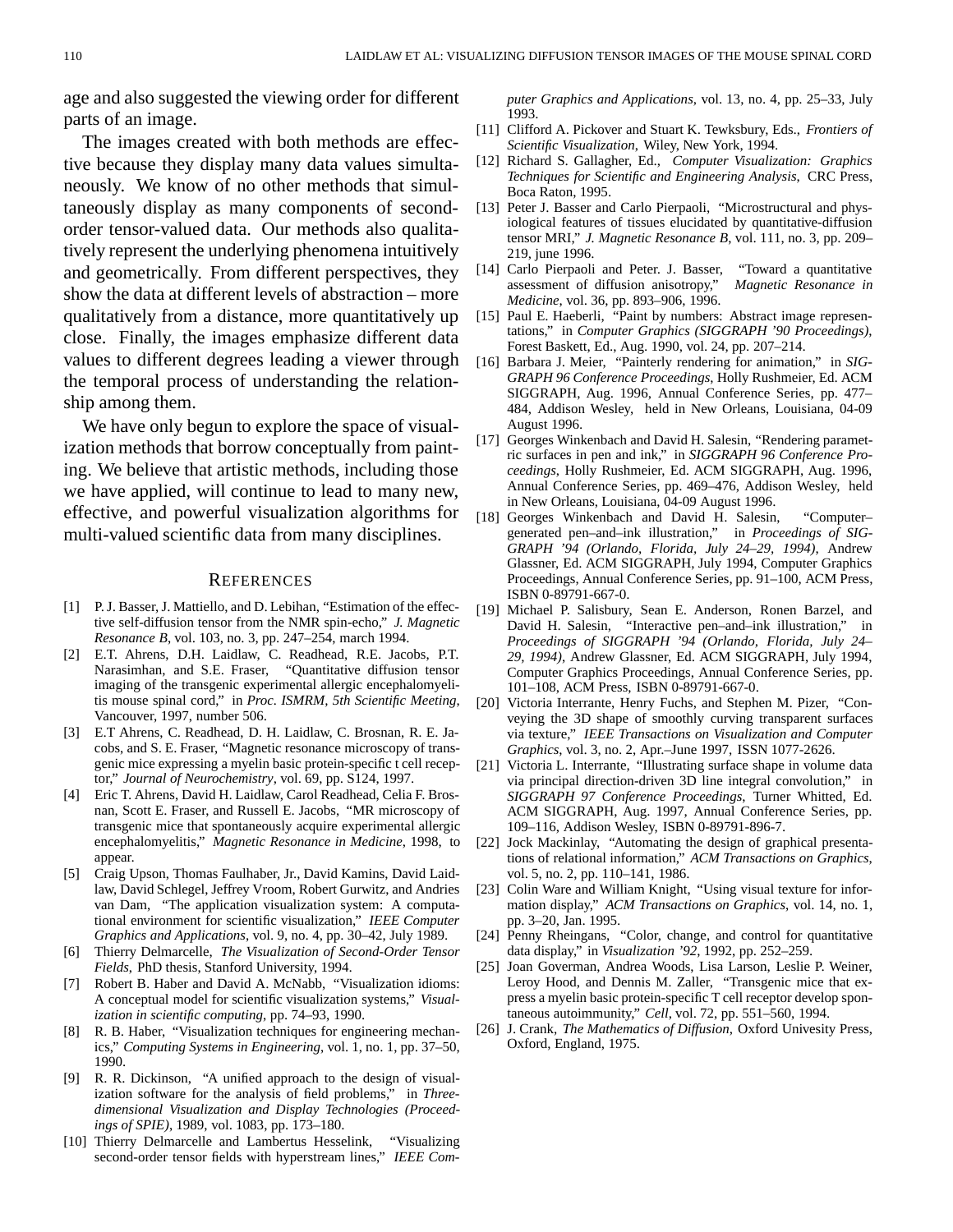

Fig. 1. Normalized diffusion ellipsoid visualization. Each ellipsoid represents the tensor value at one pixel geometrically to capture most of the information in the tensor-valued image.



Fig. 2. Diffusion tensor image (DTI) visualization using concepts from painting. This image is composited from layers as shown in Figs. 9 and 10. Component data values are represented in a blue-purple underpainting; in the direction, shape, color, and transparency of a layer of elliptical strokes over that; and in the frequency of a texture applied to the elliptical strokes. The resulting image displays all seven dependent values that comprise a DTI.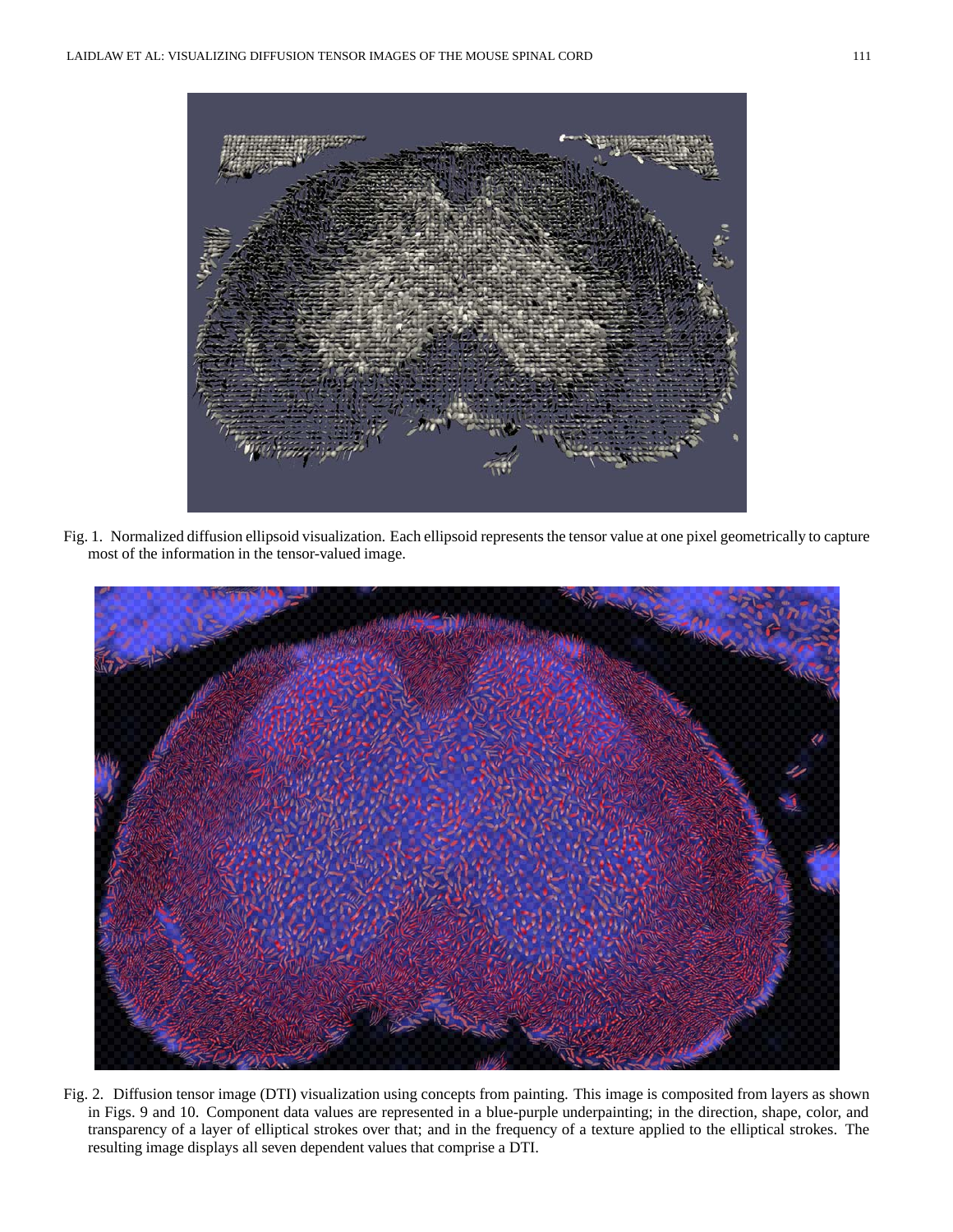

Fig. 9. Ellipsoid representation of diseased spinal cord. Note right-left asymmetries in this image. These and other differences between this image and Fig. 1 of a healthy cord show changes due to the disease. Significant changes are particularly noticeable in the ellipsoid shapes in the myelinated regions in the lower right part of the image.



Fig. 11. Diffusion tensor image visualization using concepts from painting of a spinal cord from a mouse with EAE. This image is composited from layers shown in Fig. 9. It displays all seven dependent values that comprise a diffusion tensor image.